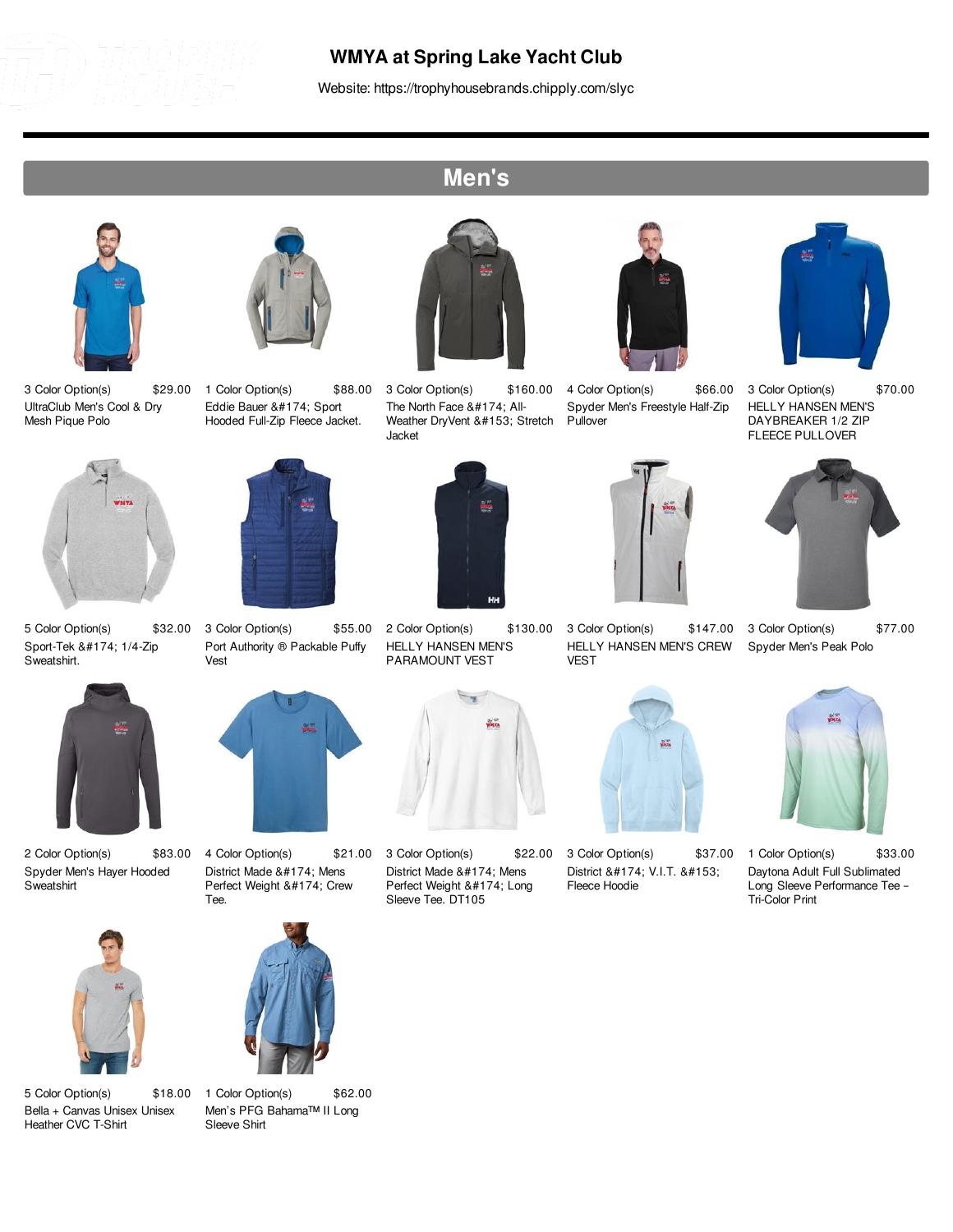## **Women's**



3 Color Option(s) \$29.00 UltraClub Ladies' Cool & Dry Mesh Pique Polo



3 Color Option(s) \$143.00 The North Face ® Ladies Canyon Flats Stretch Fleece Jacket.



3 Color Option(s) \$143.00 The North Face ® Ladies DryVent ™ Rain Jacket



1 Color Option(s) \$88.00 Eddie Bauer ® Ladies Sport Hooded Full-Zip Fleece Jacket.



3 Color Option(s) \$160.00 The North Face ® Ladies All-Weather DryVent ™ Stretch Jacket



4 Color Option(s) Spyder Ladies' Freestyle Half-Zip Pullover



3 Color Option(s) \$77.00 Spyder Ladies' Peak Polo



\$66.00 2 Color Option(s) HELLY HANSEN WOMEN'S DAYBREAKER 1/2 ZIP FLEECE PULLOVER



2 Color Option(s) \$83.00 Spyder Ladies' Hayer Hooded Sweatshirt



\$70.00 3 Color Option(s) \$55.00 Port Authority ® Ladies Packable Puffy Vest



2 Color Option(s) \$26.00 Ladies Long Islander Love Sleeve tee



2 Color Option(s) HELLY HANSEN WOMEN'S PARAMOUNT VEST



3 Color Option(s) \$26.00 Enza® 32579 Ladies PFC Pullover Crew



2 Color Option(s) \$147.00 HELLY HANSEN WOMEN'S CREW VEST



4 Color Option(s) \$16.00 District ® Women's Perfect Weight  $®$ ; Tee.



4 Color Option(s) \$14.00 Port & Company ® Ladies Core Cotton Tank Top.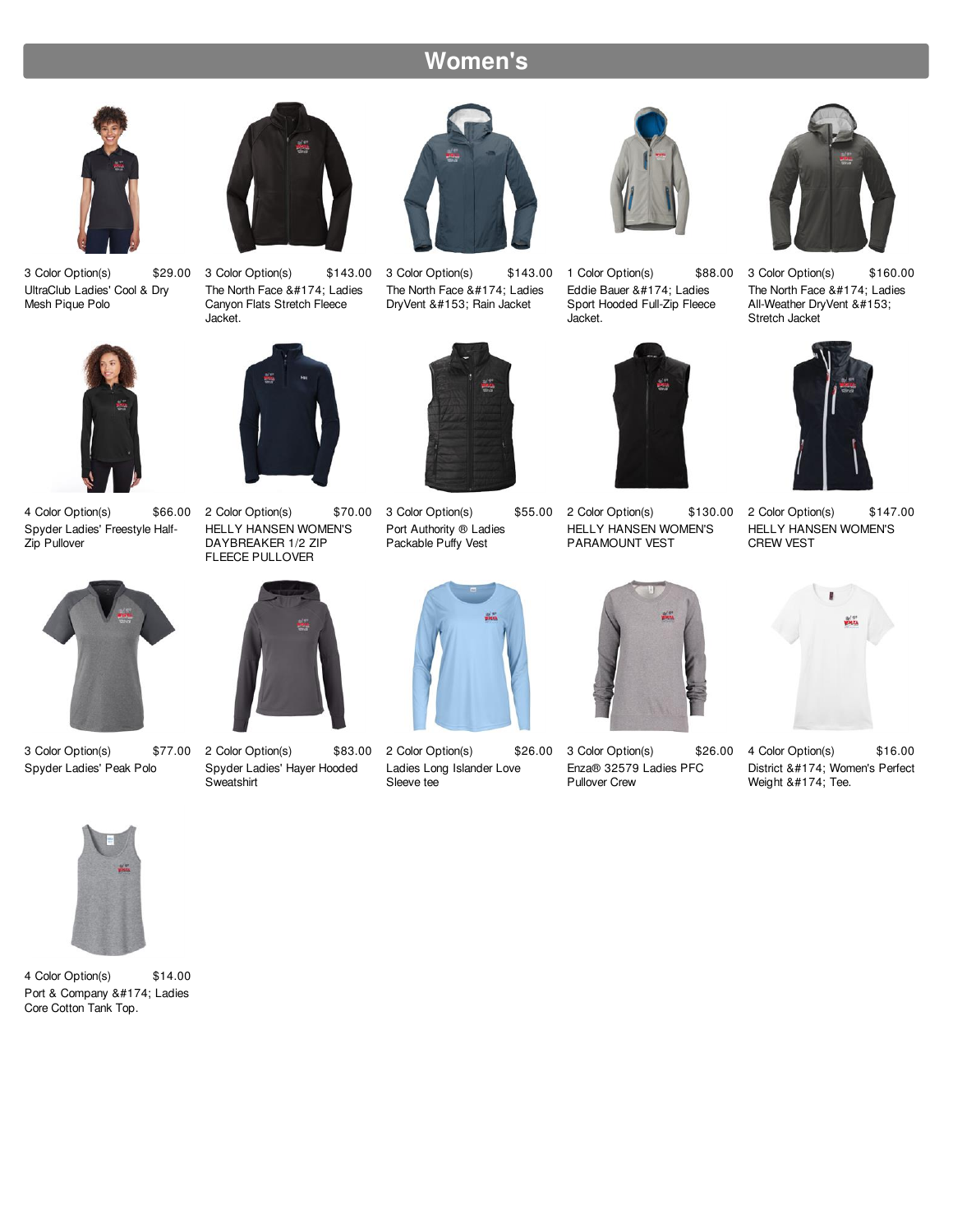## **Youth**



3 Color Option(s) District ® Youth V.I.T. ™ Fleece Hoodie



\$32.00 2 Color Option(s) \$21.00 ® Tee

District ® Youth Perfect Tri



3 Color Option(s) \$20.00 Paragon® 218Y Youth Long Islander Long Sleeve Tee

**Accessories**



2 Color Option(s) \$15.00 Rabbit Skins ™ Infant Fine Jersey Tee.



4 Color Option(s) \$20.00 Port & Company ® - Youth Six-Panel Twill Cap.



3 Color Option(s) \$22.00 Welded Sideline Cap



3 Color Option(s) \$25.00 Port Authority ® Flexfit ® Melange Mesh Back Trucker Cap



3 Color Option(s) \$20.00 Big Accessories Sport Trucker Cap



4 Color Option(s) \$22.00 Pacific Headwear Lite Series Active Cap With Trim



3 Color Option(s) \$26.00 Day-pak Bag



3 Color Option(s) \$62.00 Expedition Backpack



4 Color Option(s) \$36.00 The Game - Ultralight Booney



5 Color Option(s) \$18.00 Sport-Tek ® Dry Zone ® Colorblock Visor.





4 Color Option(s) \$26.00 Polar Camel 30 oz. Ringneck Vacuum Insulated Tumbler w/ Lid



4 Color Option(s) \$22.00 Polar Camel 20 oz. Ringneck Vacuum Tumbler



1 Color Option(s) WMYA Gaiter



\$16.00 1 Color Option(s) WMYA Decal



\$5.00 1 Color Option(s) \$13.00 WMYA Poster